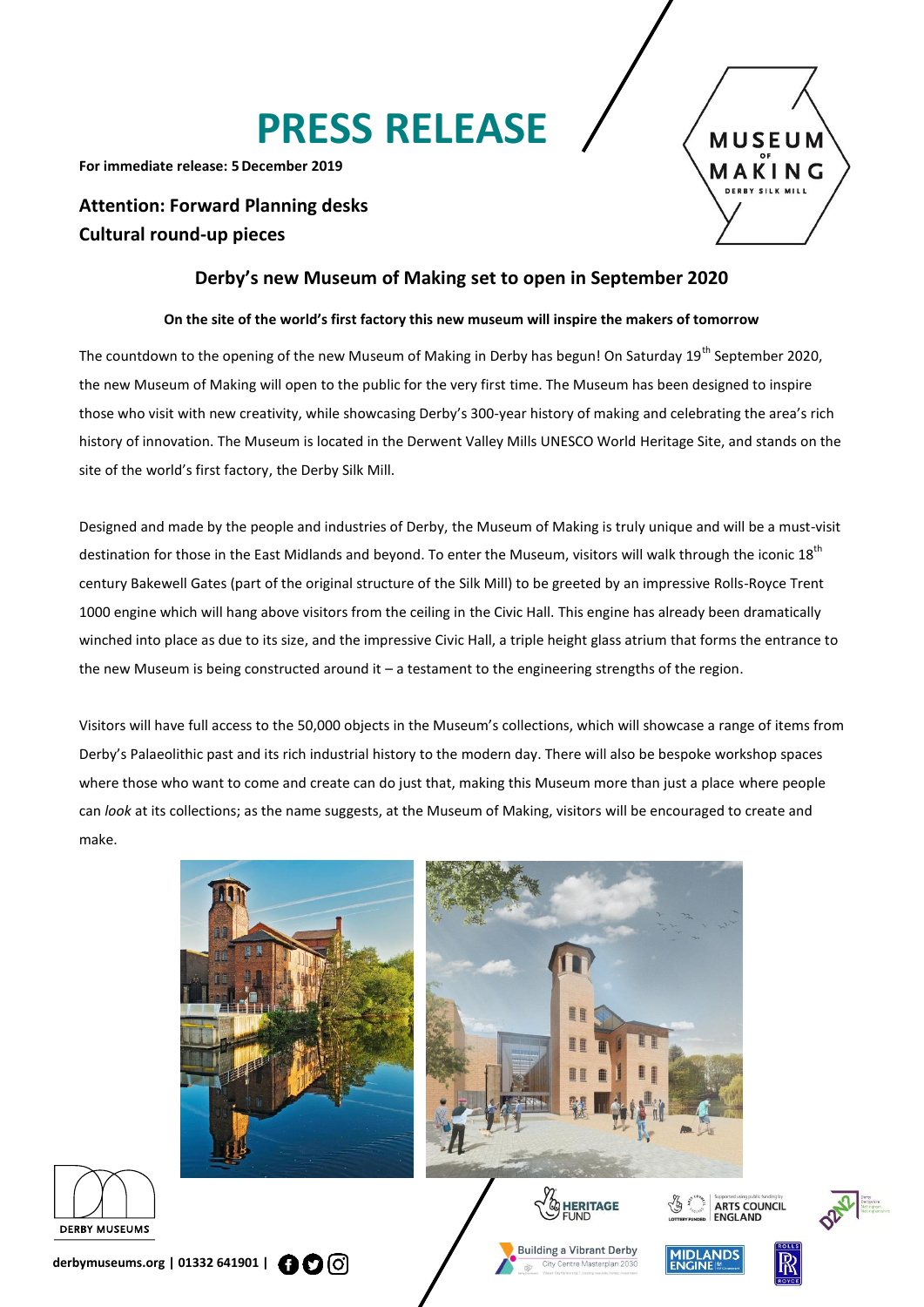## *The Silk Mill from the bridge, credit Derby Museums (L) and an artists' impression of the front entrance of the Museum of Making, credit Bauman Lyons Associates (R)*

Ahead of the opening in 2020, the public are also being offered a once in a lifetime opportunity: to make their mark on the new Museum of Making by having their name, or the name of a loved one, permanently displayed in the entrance hall of the Museum. They can choose to sponsor either a small or large name plaque, adding to and helping to secure the Museum's future with their donation. As all donations to the Museum's endowment are currently being doubled with match funding from the National Lottery Heritage Fund, this means that a donation of £250 including gift aid becomes £625 and a gift of £500 becomes £1250 at no extra cost to you. These unique gifts are available to the public now, so visit <http://bit.ly/DM-MYM> to find out more.

Tony Butler, Executive Director, Derby Museums says: *"So far, over 1000 people have been involved in making the new Museum of Making, ensuring that the Silk Mill – a site of global significance – will be protected and enhanced for future generations to enjoy. With exhibits, workshops, regular activities and events, there will be something for everyone in this Grade II listed building, which, for the first time will be fully accessible to all. With less than one year to go, we can't wait to share the new Museum of Making with those living locally, and further afield, next September."*

Anne Jenkins, Director of England, Midlands & East, The National Lottery Heritage Fund, says: *"2020 is set to be a very exciting year as we welcome the Museum of Making's opening, and it is sure to be a must-see destination for many National Lottery players who have raised the money to make this important project possible. It's been wonderful to see the Museum take shape within the significant heritage setting of the Silk Mill - it's the perfect home to showcase the spirit of innovation that Derby is famed through the Museum's remarkable collection*."

The new Museum will also boast a new destination café, serving up tasty treats to its visitors, and the Museum of Making shop will offer a range of gifts to suit all interests and budgets. From weddings and charity balls to business meetings and conferences, the Museum will be able to offer a range of unique spaces available for private hire, as well as educational and creative environments dedicated to learning and making.

The Museum of Making is being developed by Derby Museums, an independent charitable trust that manages two other museums in the city - the Museum and Art Gallery and Pickford's House. This £17m project is being funded by The







**derbymuseums.org | 01332 641901 |** 





**HERITAGE** 

**SUPPORTED BY**

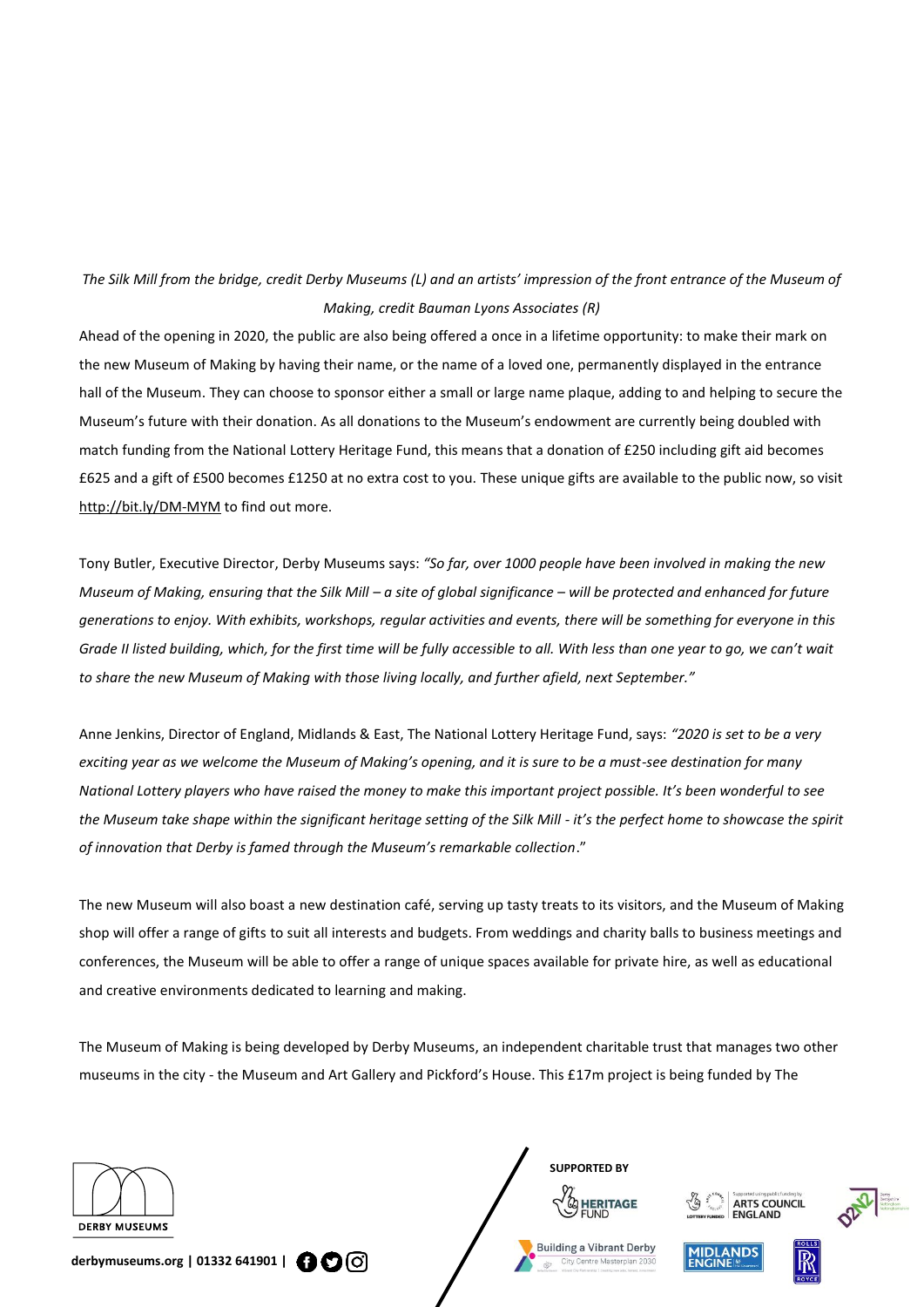National Lottery Heritage Fund, Arts Council England, D2N2 Local Enterprise Partnership and a range of trusts and foundations.

Tony Butler, Executive Director, Derby Museums concludes: "*The new Museum of Making will open on Saturday 19th September 2020, so add this to your diaries and we look forward to seeing you next year!"*

Follow the project's progress on [Twitter @MuseumofMaking](https://twitter.com/MuseumofMaking) or via the museum's Tumblr blog at: [https://derbysilkmill.tumblr.com.](https://derbysilkmill.tumblr.com/)

#### **-Ends-**

For more information about the new Museum of Making, interview requests, or high res images, please contact the Culture Communications Collective, on:

- Morag Wood: [morag@culturecommscollective.com](mailto:morag@culturecommscollective.com) / 07976 081 044
- Adela Cragg[: adela@culturecommscollective.com](mailto:adela@culturecommscollective.com) / 07532 685 614

#### **Notes to editors**

#### **About the Museum of Making**

- The Museum of Making is a £17 million development that is creating a new visitor attraction in the heart of Derby, exploring 300 years of Derbyshire's manufacturing history. On the site of the world's first factory at Derby Skill Mill, and launching in September 2020, the new Museum will open up the whole of the former Silk Mill which is part of the Derwent Valley Mills UNESCO World Heritage site.
- Completely designed and put together with the people and industries of Derby, the Museum will have on display over 50,000 objects, the vast majority of which have not been seen by the public before. It will be telling the stories of our making past to inspire the modern maker in all of us. The Eagle Engine that will go on display at the new Museum of Making is on long term loan to Derby Museums from the Science Museum.
- The redevelopment of Derby Silk Mill as the Museum of Making is a project of Derby City Centre Masterplan which is owned by the Vibrant City Partnership – a private/public sector partnership that guides redevelopment of the city centre.

#### **About Derby Museums**

- Founded in 2012, Derby Museums is an independent charitable trust that manages three museums in the city, the Museum and Art Gallery, Pickford's House and the new Museum of Making and holds and curates all the art and collections within them, including the world's largest collection of paintings by Joseph Wright of Derby. [www.derbymuseums.org](http://www.derbymuseums.org/)
- Derby Museums inspires all generations to be makers, artists and thinkers. It aims to bring as many of the objects and treasures in the collections into the public domain as possible and to present them in ways that delight and inspire via education and learning programmes, events and exhibitions, in order to share knowledge and inspire creativity and making amongst the people of Derby.
- As a charitable trust, Derby Museums relies on funding and grants from organisations, as well as donations from businesses and the general public, all of which is gratefully received in order to ensure that admission to the museums remains free for all. It is also a National Portfolio Organisation supported by Arts Council England.







 $\frac{1}{\sqrt{2}}$